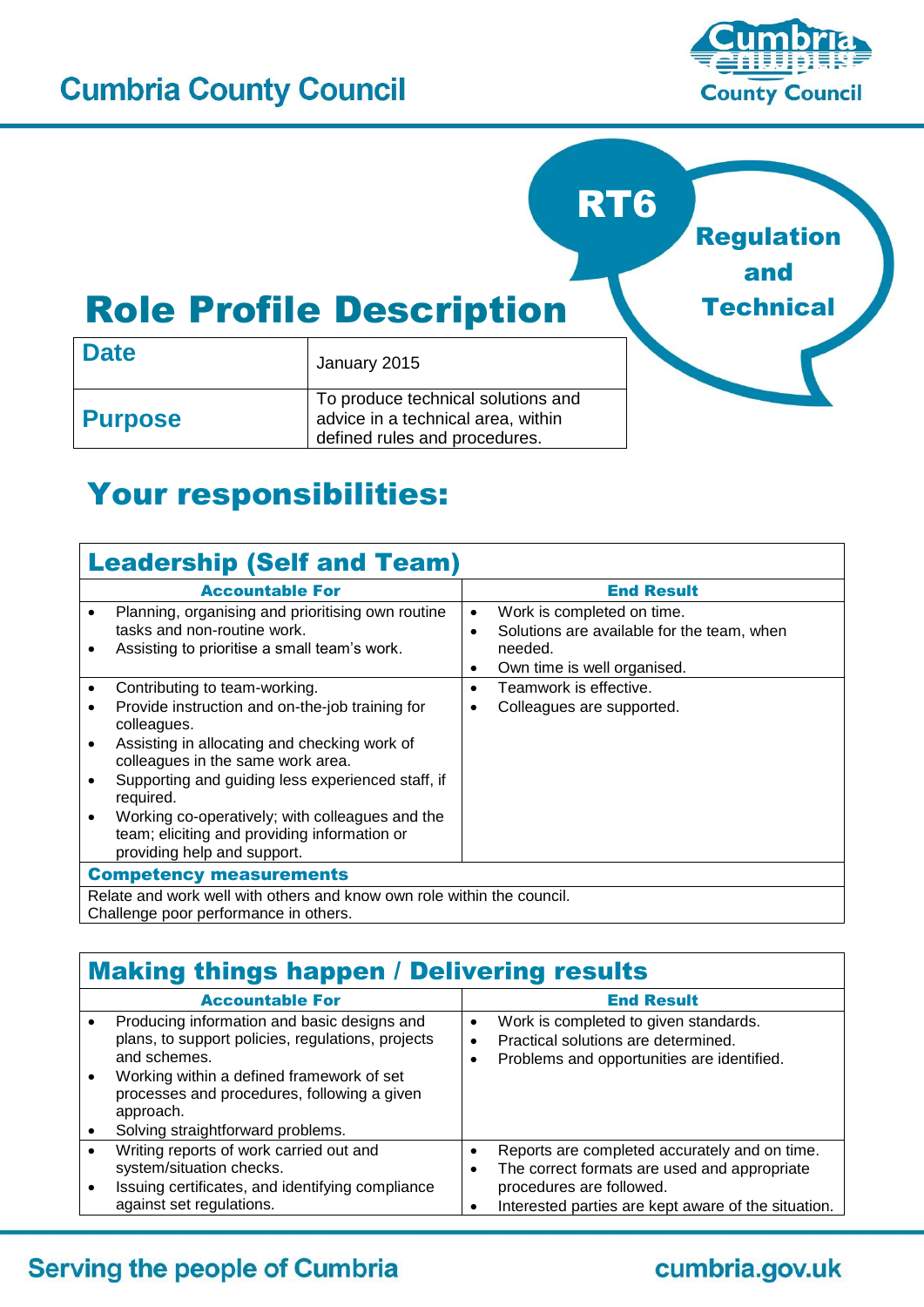- Compiling reports of completed work, using standard formats, and delivering/distributing internally.
- Receiving and clarifying work instructions; reporting conclusions, flagging up problems.

• Management is informed appropriately Work objectives are achieved

#### Competency measurements

Sensitive to the impact of decisions.

Take action to overcome immediate obstacles and barriers to success and if necessary try more than one approach to overcome a problem.

#### Service Improvement and innovation

|                                                                                                                                       | <b>Accountable For</b>                                                            |   | <b>End Result</b>                                                                                                                             |
|---------------------------------------------------------------------------------------------------------------------------------------|-----------------------------------------------------------------------------------|---|-----------------------------------------------------------------------------------------------------------------------------------------------|
|                                                                                                                                       | Obtaining, assessing and analysing information<br>to develop technical solutions. | ٠ | Relevant data and measurements are accurately<br>recorded.<br>Useful analysis is produced.<br>Anomalies and similar findings are highlighted. |
|                                                                                                                                       | Identifying problems that cannot be resolved,<br>and refer them.                  | ٠ | Issues are referred appropriately for resolution.                                                                                             |
|                                                                                                                                       | Making recommendations for improvement.                                           |   | Improvements are identified and implemented.                                                                                                  |
| <b>Competency measurements</b>                                                                                                        |                                                                                   |   |                                                                                                                                               |
| Express ideas effectively and question the traditional way of doing things.<br>Look for fresh approaches to improve service delivery. |                                                                                   |   |                                                                                                                                               |

#### Managing resources

|                                                                            | <b>Accountable For</b>                                                                                                                                                                                                                                                             |                                                       | <b>End Result</b>                                                                                                                                                                                                                                                                              |
|----------------------------------------------------------------------------|------------------------------------------------------------------------------------------------------------------------------------------------------------------------------------------------------------------------------------------------------------------------------------|-------------------------------------------------------|------------------------------------------------------------------------------------------------------------------------------------------------------------------------------------------------------------------------------------------------------------------------------------------------|
|                                                                            | Assessing compliance against statutory<br>requirements and codes of practice, by checking<br>given situations, such as work, materials and<br>systems.<br>Reviewing and recording the details of allocated<br>situations, identifying non-compliance with<br>relevant regulations. | $\bullet$<br>$\bullet$<br>$\bullet$<br>$\bullet$<br>٠ | Checks and measurements are completed on<br>time, and to set procedures and standards.<br>Compliance and non-compliance are identified<br>and referred.<br>Situations are reviewed and recorded<br>appropriately.<br>Records are made available, as necessary.<br>Customers are kept informed. |
|                                                                            | Operating and maintaining equipment and                                                                                                                                                                                                                                            | $\bullet$                                             | Maintenance procedures are followed.                                                                                                                                                                                                                                                           |
|                                                                            | systems.                                                                                                                                                                                                                                                                           |                                                       | Potential problems are identified.                                                                                                                                                                                                                                                             |
| <b>Competency measurements</b>                                             |                                                                                                                                                                                                                                                                                    |                                                       |                                                                                                                                                                                                                                                                                                |
| Methodical, accurate and well-organised and prioritise own work schedules. |                                                                                                                                                                                                                                                                                    |                                                       |                                                                                                                                                                                                                                                                                                |

Keep track of spend and make sure work is approved and signed off as necessary. Maintain recognised financial and other procedures and practices.

#### Customer and Community focused

|                                                                                                                          | <b>Accountable For</b>                                                                                                                                   |                | <b>End Result</b>                                                                                                                  |
|--------------------------------------------------------------------------------------------------------------------------|----------------------------------------------------------------------------------------------------------------------------------------------------------|----------------|------------------------------------------------------------------------------------------------------------------------------------|
|                                                                                                                          | Providing general advice and assistance on the<br>application of procedures, within the defined<br>business area, to internal and external<br>customers. | $\bullet$<br>٠ | Informative and accurate advice is given<br>promptly.<br>Complex issues are referred.<br>Customers understand the responses given. |
|                                                                                                                          | Liaising with external stakeholder, suppliers and<br>customers.                                                                                          | $\bullet$      | Customers are kept informed, explanation and<br>advice is given as appropriate.                                                    |
| <b>Competency measurements</b>                                                                                           |                                                                                                                                                          |                |                                                                                                                                    |
| Consult and seek to understand the customer's views and seek feedback on performance in order to<br>improve the service. |                                                                                                                                                          |                |                                                                                                                                    |